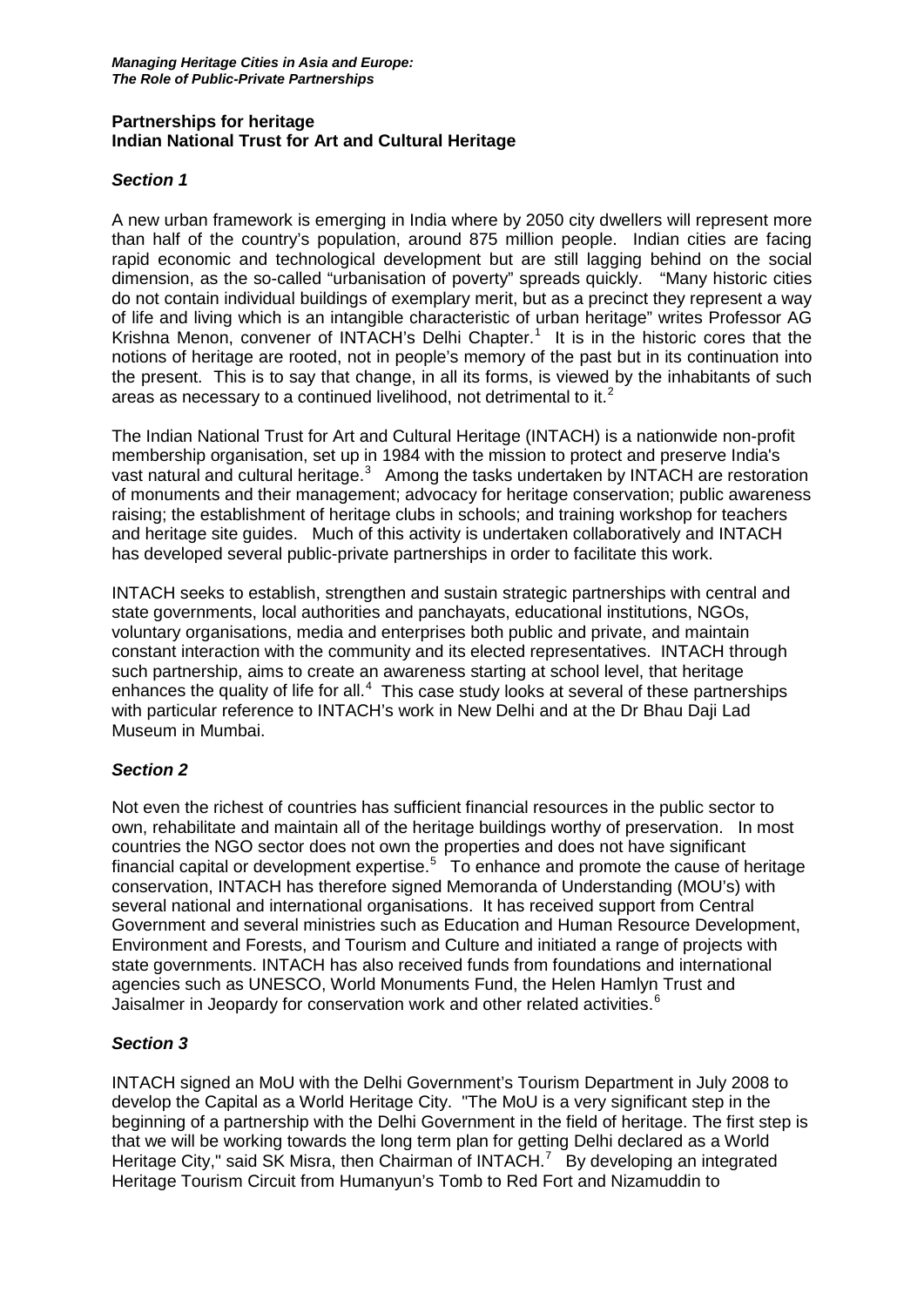#### *Managing Heritage Cities in Asia and Europe: The Role of Public-Private Partnerships*

Safdarjung's Tomb and the Qutub Minar, with signs, furniture, billboards, small restaurants and even heritage buses, INTACH seeks to highlight some of the Capital's hidden treasures.<sup>[8](#page-3-7)</sup> Supported by the World Monuments Fund, the circuits use historic sites as the focal point for neighbourhoods and to give locals a sense of ownership. "We need to project heritage," says Menon. "In any other city, a place like Khirki Mosque would be a star attraction. But we have to make these sites accessible to both tourists and citizens, so they become part of the city's image."[9](#page-3-8)

In 1996, INTACH approached the Municipal Corporation Greater Mumbai (MCGM) with a proposal to restore the Dr Bhau Daji Lad Museum. Its grand Palladian building and priceless treasures, numbering over 6,000 that showcase the city's artistic, economic and social history, had fallen victim to decades of neglect and government apathy, as well as damage from rodents and termites.<sup>10</sup> Years of negotiations and attempts to find a sponsor who would have the courage to take on such a challenging project finally yielded results and in 2003, the Jamnalal Bajaj Foundation gave an initial grant of Rs 1.5 crores to the project (circa US \$300,000). On 3 February 2003, the MCGM took an historic decision and a tripartite agreement was concluded and signed between the Corporation, which owns the museum, INTACH and the Bajaj Foundation detailing roles and functions for the restoration project.[11](#page-3-10) Accordingly, a new 19-member management trust was created with 10 members from the Corporation, six lifetime members appointed by INTACH and three lifetime members from the Bajaj Foundation.

Other INTACH PPPs include working with the state government and the Helen Hamlyn Trust to establish a cultural centre at the Reis Magos Fort in north Goa, a Street Revitalization Project to improve the living conditions of people residing within the Jaisalmer Fort complex and the Model Street and Facade Restoration Scheme in Pondicherry, amongst many more.

## *Section 4*

*Delhi World Heritage City:* Delhi appeared on UNESCO's 'tentative list' on 22 May 2012 and yet for the team at INTACH it has been a struggle to dispel the misconception that heritage designation might be an impediment. "Nominating the city is a celebratory act and this does not mean it needs to be restrictive," says Menon. "We know that the heritage tag will however not solve all the problems that the city faces," he added.<sup>12</sup> The Delhi partnership broke new ground and the lessons learned are already being incorporated into a new MoU, on completion of the terms of the earlier one.

*Dr Bhau Daji Lad Museum:* This is the first time in the country that a public-private partnership trust has been formed for the management and development of a museum, which reopened to the public on 4 January, 2008. "This is a unique public-private partnership in a restoration project," says Convenor of the Mumbai Chapter of INTACH and Managing Trustee and Honorary Director of the Museum, Tasneem Mehta, "all the parties are satisfied and I would like this to be a trendsetter!". The restoration won a UNESCO Asia-Pacific Award of Excellence in 2005<sup>[13](#page-3-12)</sup> and the PPP hopes to be a model for other government museums and monuments in the future, although fears about the balance in management control between the various partners have been raised.<sup>[14](#page-3-13)</sup>

## *Section 5*

As a partner in so many urban PPPs, there are many positive lessons to be derived, but chief amongst them is that INTACH has been able to introduce flexibility and high standards of benchmarking to state projects, which can often be rigid in concept and execution.<sup>[15](#page-3-14)</sup>

Whilst the partnerships are still on-going it is difficult to be clear of the outcomes, but more general lessons include: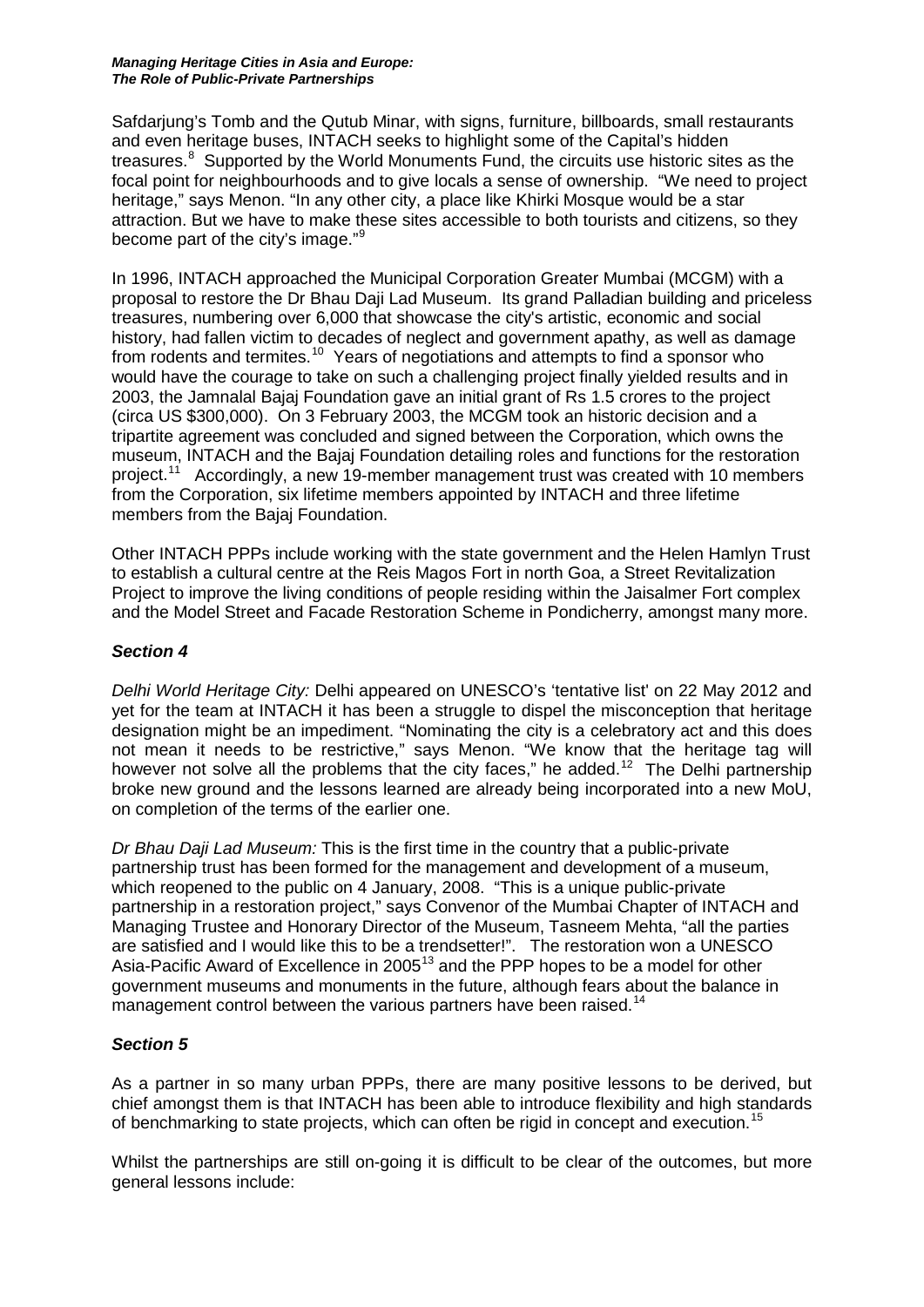- For good governance, partners need to keep in mind clarity, value for money, public accountability and widely share benefits
- Heritage conservation and economic development can go hand in hand<sup>[16](#page-3-15)</sup>
- In nearly every part of the world in both developed and developing countries, and in the entire range of economic and political systems – heritage assets need both protection and capital. Heritage PPPs can be structured to provide both.<sup>[17](#page-3-16)</sup>

Governments are sometimes reluctant to share responsibility with private parties, particularly in the field of heritage conservation and overcoming this negativity is a challenge. In INTACH's case, the ngo's 25 years of experience give it credibility in the eyes of its public partners, who are learning to understand the benefits of partnership and to feel less threatened.

In the words spoken by Kerala's tourism minister, Professor KV Thomas at the Fort Cochin Initiative launch in 2001, "heritage buildings and precincts are now highly vulnerable targets of economic pressure, qualifying themselves as 'endangered'". Their existence, particularly in urban areas is under severe threat. The role of NGOs like INTACH's in this great challenge for heritage conservation is as facilitator, catalyst and the educator but they do not act alone and need Government support to build and strengthen public-private partnership in the heritage sector.  $18$ 

# *Section 6*

Professor AG Krishna Menon Convenor, INTACH Delhi Chapter [agkrishnamenon@gmail.com](mailto:agkrishnamenon@gmail.com) Tel: +91981069998 [www.intach.org](http://www.intach.org/)

## *Section 7*

<sup>1</sup> Quoted in *Historic Districts for All - India: A social and human approach for sustainable revitalisation*, UNESCO, March 2010 p3

 $2$  Nagpal, Swati, 'The Gomti Riverfront in Lucknow, India: Creating a landscape of heritage' in *Heritage and Development: Papers and Recommendations of the 12th International Conference of National Trusts, New Delhi, 3-5 December 2007* p410

 $3$  Rethink Tourism in the Andamans - Towards building a base for sustainable tourism. A Research Report by Equitable Tourism Options, India June 2008

 $4\,$  Fort Cochin Initiative document, supported at a public meeting presided over by the Cochin mayor, CM Dinesh Mani 2001, in *Tourism in India an overview*, Seth, Rabindra, Delhi 2005 p248

<sup>5</sup> Rypkema, Donovan, 'The Role of Public-Private Partnerships' in *Heritage and Development: Papers and Recommendations of the 12th International Conference of National Trusts, New Delhi, 3-5 December 2007* p173

<sup>6</sup> INTACH website<http://www.intach.org/partners.asp>